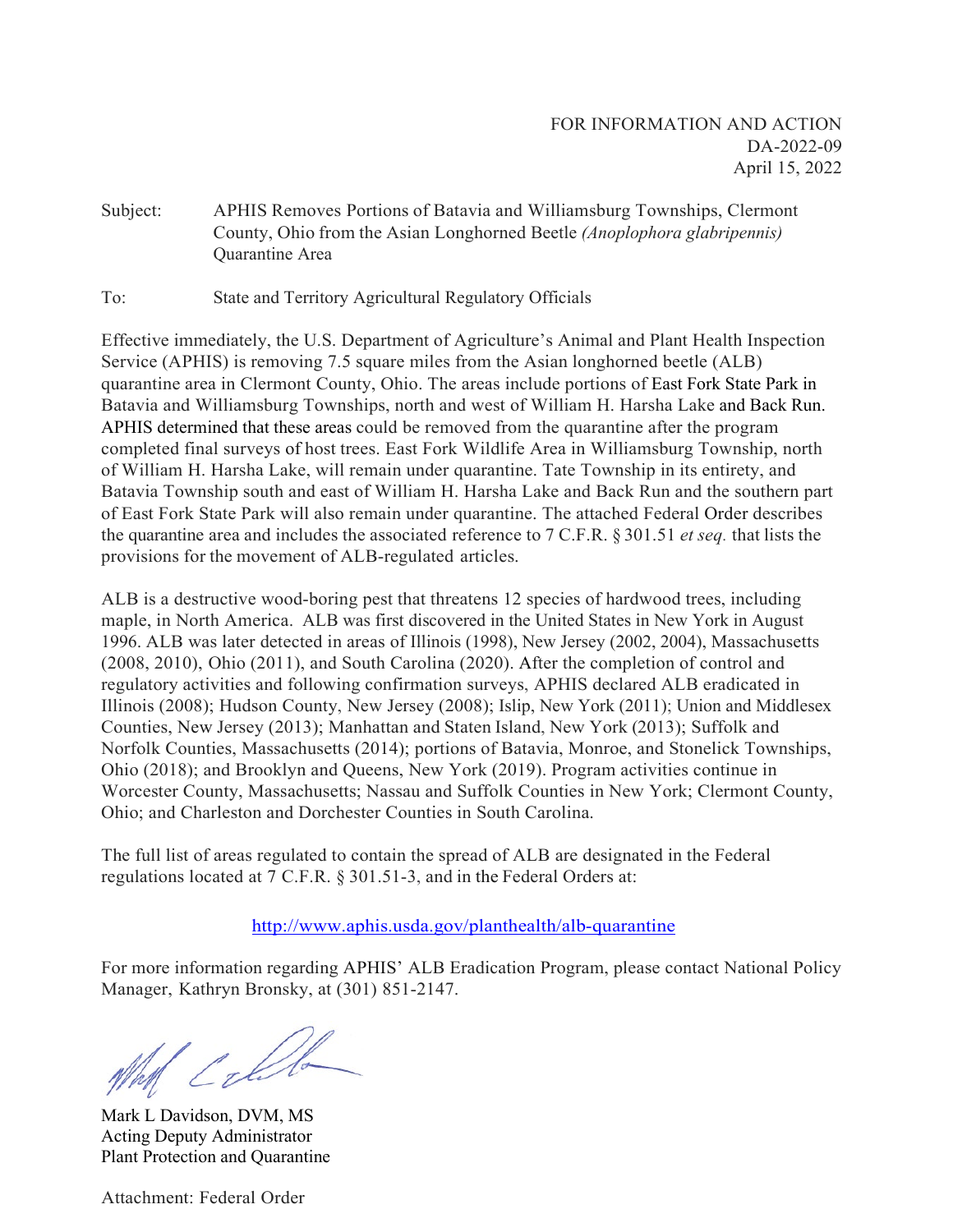#### **United States Department of Agriculture Animal Plant Health Inspection Service Plant Protection and Quarantine**

## **Federal Order**

## **Removal of Portions of Batavia and Williamsburg Townships, Clermont County, Ohio from the Quarantine Area for the Asian Longhorned Beetle** *(Anoplophora glabripennis)*

# DA-2022-09 April 15, 2022

This Federal Order removes 7.5 square miles from the Asian longhorned beetle (ALB) quarantine area in portions of Batavia and Williamsburg Townships, Clermont County, Ohio.

This Federal Order is issued pursuant to the regulatory authority provided by the Plant Protection Act of June 20, 2000, as amended, Section 412(a), 7 U.S.C. 7712(a). The Act authorizes the Secretary of Agriculture to prohibit or restrict the movement in interstate commerce of any plant, plant part, or article, or means of conveyance, if the Secretary determines the prohibition or restriction is necessary to prevent the dissemination of a plant pest within the United States. This Federal Order is also issued pursuant to the regulations promulgated under the Plant Protection Act found at 7 *Code of Federal Regulations* (C.F.R.) § 301.51.

Effective immediately, the Animal and Plant Health Inspection Service (APHIS) is decreasing the ALB quarantine area in Clermont County, Ohio, by 7.5 square miles. This Federal Order updates all previous versions of Federal Orders pertaining to the modification of quarantine areas in the ALB domestic regulations.

| The land parcels being removed from quarantine in Clermont County, Ohio are as follows: |              |                                                                                 |  |                                        |  |
|-----------------------------------------------------------------------------------------|--------------|---------------------------------------------------------------------------------|--|----------------------------------------|--|
| $*032018B005.$                                                                          |              | $*032018B064.,$ $*032018B063.,$ $*032018B008.,$ $*032018B022.,$ $*032019J218.,$ |  |                                        |  |
| *032019K282.,                                                                           |              | *032019K219., 0.7 acre unnamed parcel directly east of parcel 042017G002.,      |  |                                        |  |
| 012017E005.                                                                             | 524552.003., | 524552.004.,                                                                    |  | 524552.001., 524552.005., 524552.002., |  |
| 032018B006.,                                                                            | 042017E025., | 042015B011.,                                                                    |  | 042015A012., 042015A014., 042017G002., |  |
| 042015B010.,                                                                            | 042015A013.  | 042017G003.,                                                                    |  | 042016H001., 032019J211., 032016C036., |  |
| 032016C019.                                                                             | 012016F005.  | 012016D017.                                                                     |  | 012018F023., 012014D029., 012016D037., |  |
| 012016D044.,                                                                            | 012016F014., | 032018D001.,                                                                    |  | 032018D062., 032018D003., 032018D004., |  |
| 012014D023.,                                                                            | 012016H048., | 012015C008.                                                                     |  | 012014F027., 012015C009., 032018E002., |  |
| 032018E065.,                                                                            | 012015B028., | 012015C015.,                                                                    |  | 012015C017., 012015E022., 012016H003., |  |
| 012015D007.                                                                             | 012015D006.  | 012016G016.,                                                                    |  | 012016H002., 012016C038., 012016C018., |  |
| 012016C055.                                                                             | 012016B015.  | 012017F010.                                                                     |  | 012017F001., 012017E023., 012017F021., |  |
| 012015E032.                                                                             | 012017D024.  | 012017D007.,                                                                    |  | 012017C011., 012017D009., 012017E006., |  |
| 012017D008.,                                                                            | 012017D012.  | 012017D013.,                                                                    |  | 012017D020., 012017F022., 012017E004., |  |
| 523516B024.,                                                                            | 523516B028., | 523516B025.,                                                                    |  | 523516B023., 523516B026., 523516B027., |  |
| 523514E008.,                                                                            | 523514A006., | 523513B022.                                                                     |  | 523514A007., 523514C004., 523514E009., |  |
| 523514D002.,                                                                            | 523514C015.  | 523514C003.                                                                     |  | 523516B006., 523516A034., 523515B030., |  |
| 523515A074.,                                                                            | 523515B029., | 523515C023.,                                                                    |  | 523515C020., 523514D001., 523514E010., |  |
| 523514E011.                                                                             | 523515A031.  | 523516A016.                                                                     |  | 523515E052., 523516A007., 523515E077., |  |
| 523516A005.                                                                             | 523516A022., | 523515E071.                                                                     |  | 523516A015., 523516A018., 523515C021., |  |
| 523515C022.,                                                                            | 523516A010., | 523515E013.,                                                                    |  | 513515C026., 523516E008., 523515E015., |  |
| 523515D080.,                                                                            | 523515E008., | 523515E014.,                                                                    |  | 523516A014., 523515C024., 523515D062., |  |
| 523515C027.,                                                                            | 513515C025., | 523515D061.,                                                                    |  | 523515D079., 523515E041., 523516A013., |  |